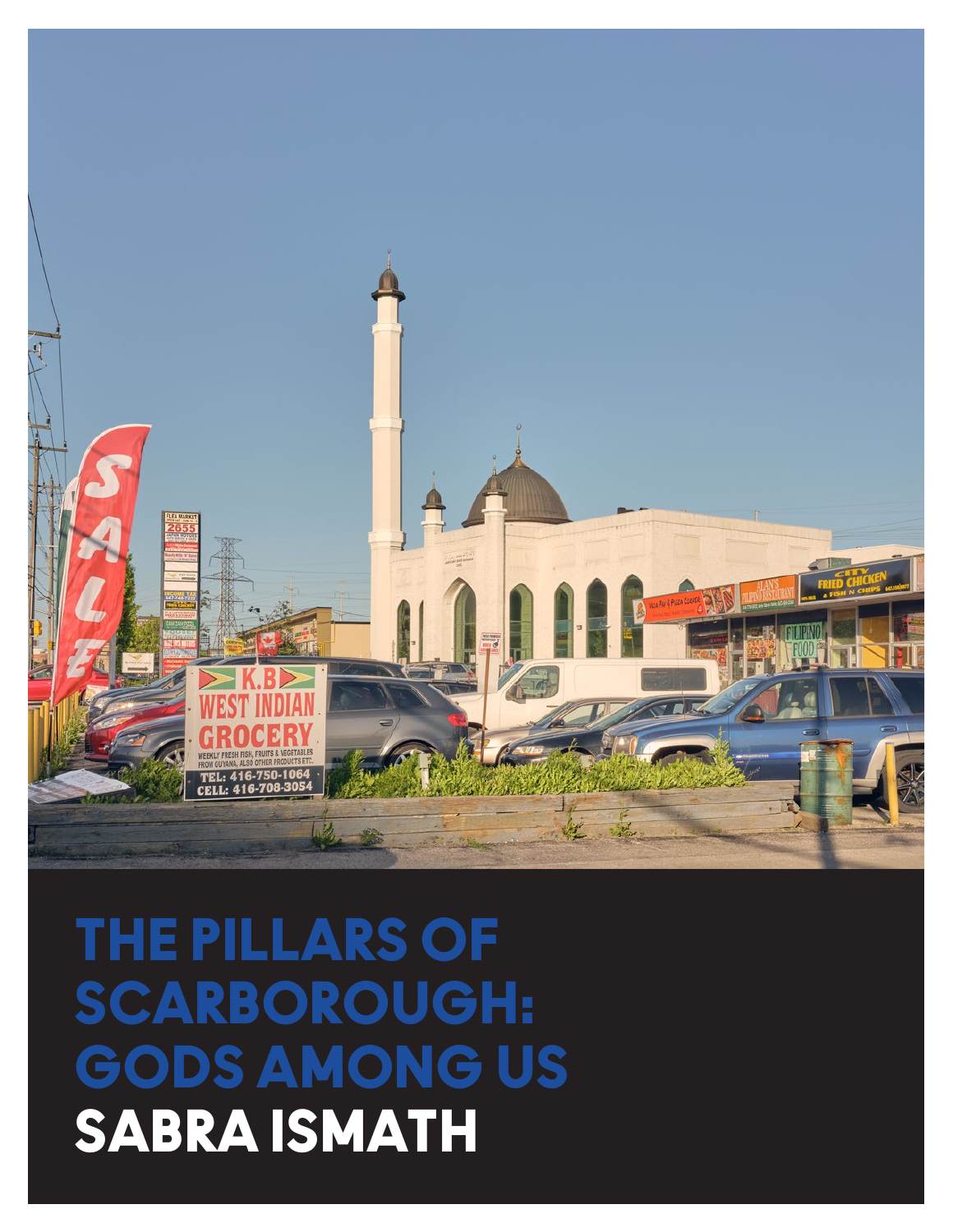

Esmond Lee, *Gods Among Us,* 2021, installation view at Malvern Town Centre.

The streets of Malvern are quiet. Only a couple of folks are walking around the neighbourhood; everyone else is either at school or work. I wait at the traffic lights before crossing the street; in the distance, I can see the tall, green pointed arch marking the main entrance of the Malvern Town Centre.

The buzzing sound of people fills the area in front of the mall. The parking lot is packed with cars, some driving in circles looking for an empty spot. Ahead of me, the green arch stands as a landmark. It invites me to the front of the mall, where I can smell the McDonald's, and see people going to the gym and others going to the grocery store.

No matter what language you speak or what country you are from, Malvern Town Centre is like a community centre; everyone who lives in Malvern is familiar with it. Malvern is one of the many neighbourhoods that make up Scarborough, home to many immigrants, and the mall is a place people go to get their groceries and where students hang out during lunch period. With many stores selling affordable products, the mall is accessible to those with low incomes. Many of the cashiers and workers at the mall are people of colour and immigrants. Every day you can see groups of older men sitting on benches, catching up with one another in their mother tongues.

Growing up in Malvern, I never felt like an outsider in my neighbourhood. I fit in with the rest of the kids at school who shared similar skin tones to mine, and I had friends with different ethnic backgrounds. Finding halal food, or food from other racialized cultures, was no problem. This neighbourhood was the one place where I didn't feel like a minority but part of a majority. Malvern truly encompasses the essence of diversity. However, this isn't how the media portrays Malvern. Instead, it is labelled as a racialized community with high crime and unemployment rates, which is far from the whole truth.

Esmond Lee, a second-generation Canadian, uses photography in his practice to capture Scarborough's sense of community. In his work *Gods Among Us*, he draws from his background in architecture to showcase the many places of worship across Scarborough and unites them into one integrated work. Presented on the structure that stands at the entrance to Malvern Town Centre, photos of different places of worship highlight the many communities that make up the population of Scarborough.

Growing up, Lee's family found a sense of belonging within their church: as Lee says, "It was difficult for my parents who came to a new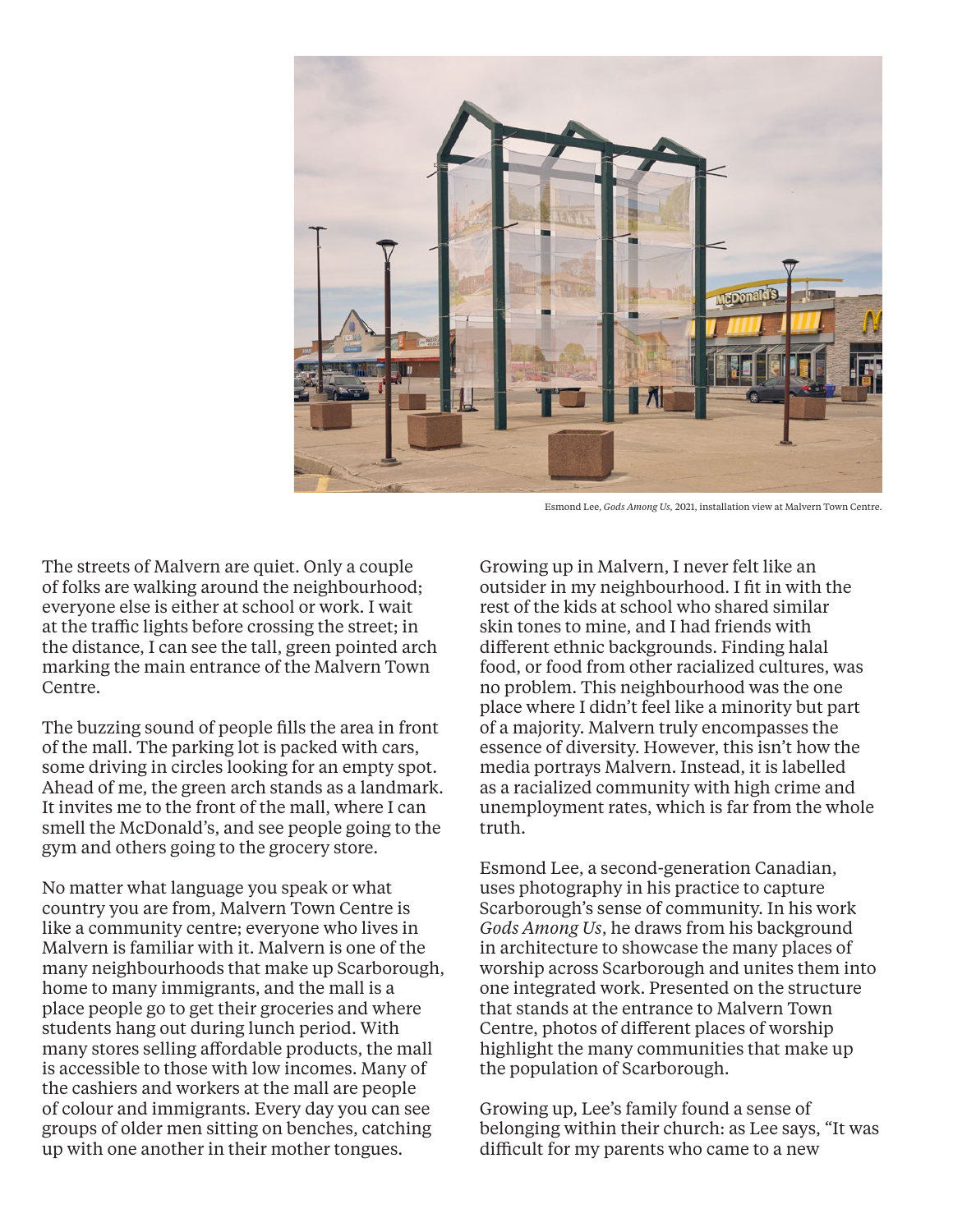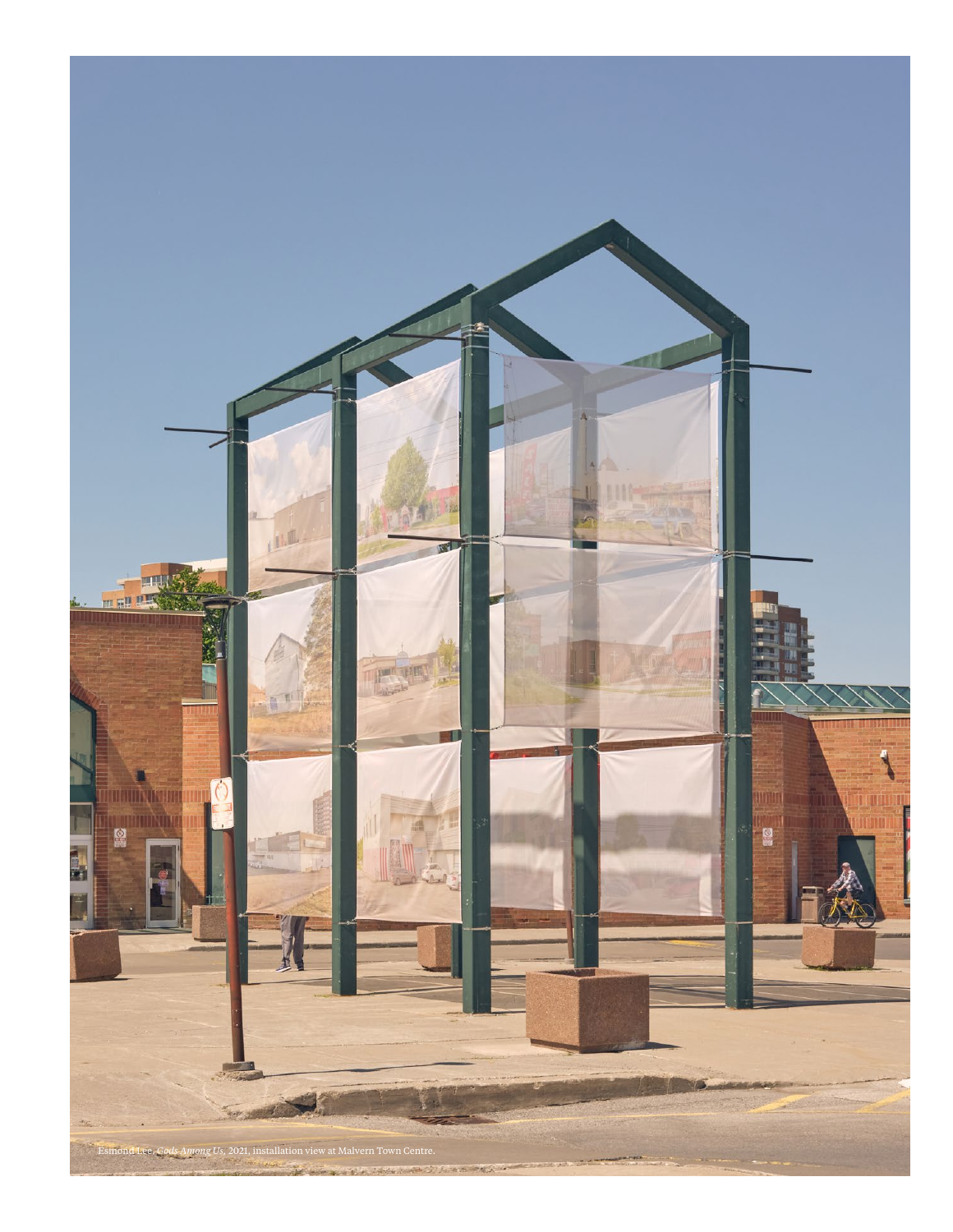

Esmond Lee, *Baitul Jannah Islamic Center,* 2021, from the series *Gods Among Us*.

country and didn't have many friends or family. They didn't know how to navigate through this place. The church was a place to learn these skills."1 Lee's family's experience shows how the church can be not only a spiritual home but a place of unity, where strangers share a common ground and welcome each other with open arms. For many immigrants, places of worship provide familiarity. Mosques, churches, synagogues, and temples can act as central hubs to help newcomers navigate their new homes.

The majority of Scarborough's residents are immigrants – as of the 2016 Census Report, 56.6 percent. Since Scarborough is a relatively cheaper area compared to other parts of Toronto, and racialized newcomers generally earn a lower income, many immigrants have moved here with their families. Lee says, "Canada is a place of migration and supposedly open-armed, but in the end, they don't offer a lot to assist immigrants. In a way, places of worship have been informal places to act as ushers into Canada and fulfill the role that the government isn't fulfilling."<sup>2</sup>

Each photograph in *Gods Among Us* shows how these places of worship are woven into the fabric of the suburbs. Each of Lee's landscape shots shows more than just a building, but how that building fits into the bigger picture of its community. Many of them are older buildings

which have been repurposed. They don't stand out; they blend in with the buildings around them. They are lower to the ground, camouflaged with dull, greyish brick. On the other hand, there are a few are more immediately identifiable as religious buildings. Ranging from a mosque with a minaret that can be seen from afar, to a Pentecostal church tucked into an industrial plaza, to a motel repurposed as an Islamic Center, Lee captures the variety of architectural settings that these holy sites inhabit.

As someone who has lived most his life in Scarborough, Lee approached this project by taking his camera and walking through each neighbourhood. Lee has said that while he was taking the photographs, people seemed to watch in curiosity. Scarborough isn't known to be a place that draws tourists and so to see someone taking photographs of these buildings was odd. Many people only see Scarborough in media stories that align with its negative stereotype. This makes it difficult for people to see the true beauty within Scarborough.

Looking at each image, I recognize many of the buildings. In fact, within Lee's photos, they begin to reveal more of their own individual auras. I pass these places every day and never stop to truly look at them. Recontextualized by this installation at the mall, they become more than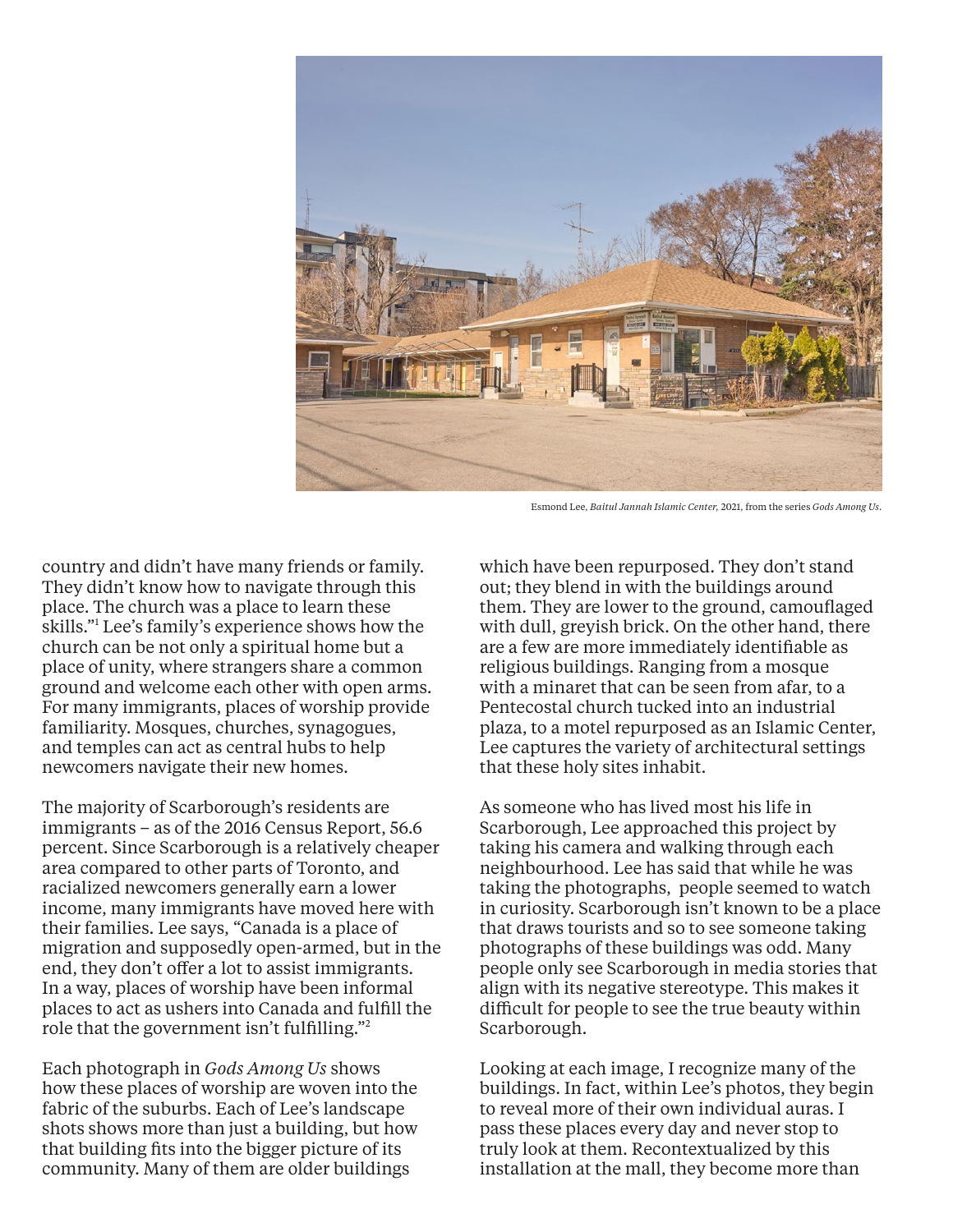

Esmond Lee, *Gods Among Us,* 2021, installation view at Malvern Town Centre.

just pictures. Together, they become a beacon, drawing attention to the places where people come together.

Lee's *Gods Among Us* represents the strong community that Scarborough is for so many. A community that Lee was born and raised in. A community that I call mine. I can imagine myself walking underneath the arch at Malvern Town Centre, feeling the sun's warmth shining down on me. Lee's photographs cover the spaces between each beam, forming the walls of a community, a home.

## **ENDNOTES**

1. Esmond Lee in an interview with the author, March 2021. 2. Ibid.

This essay accompanies *Gods Among Us*, works by Esmond Lee, at Malvern Town Centre from June 1 - October 15, 2021. Presented by the Doris McCarthy Gallery in partnership with CONTACT Photography Festival.

Sabra Ismath is a writer and journalist based in Toronto. Her work appears in *The Local, MobileSyrup, The Pigeon* and various other publications.

COVER IMAGE: Esmond Lee, *Jame Abu Bakr Siddique*, 2019, from the series *Gods Among Us.*